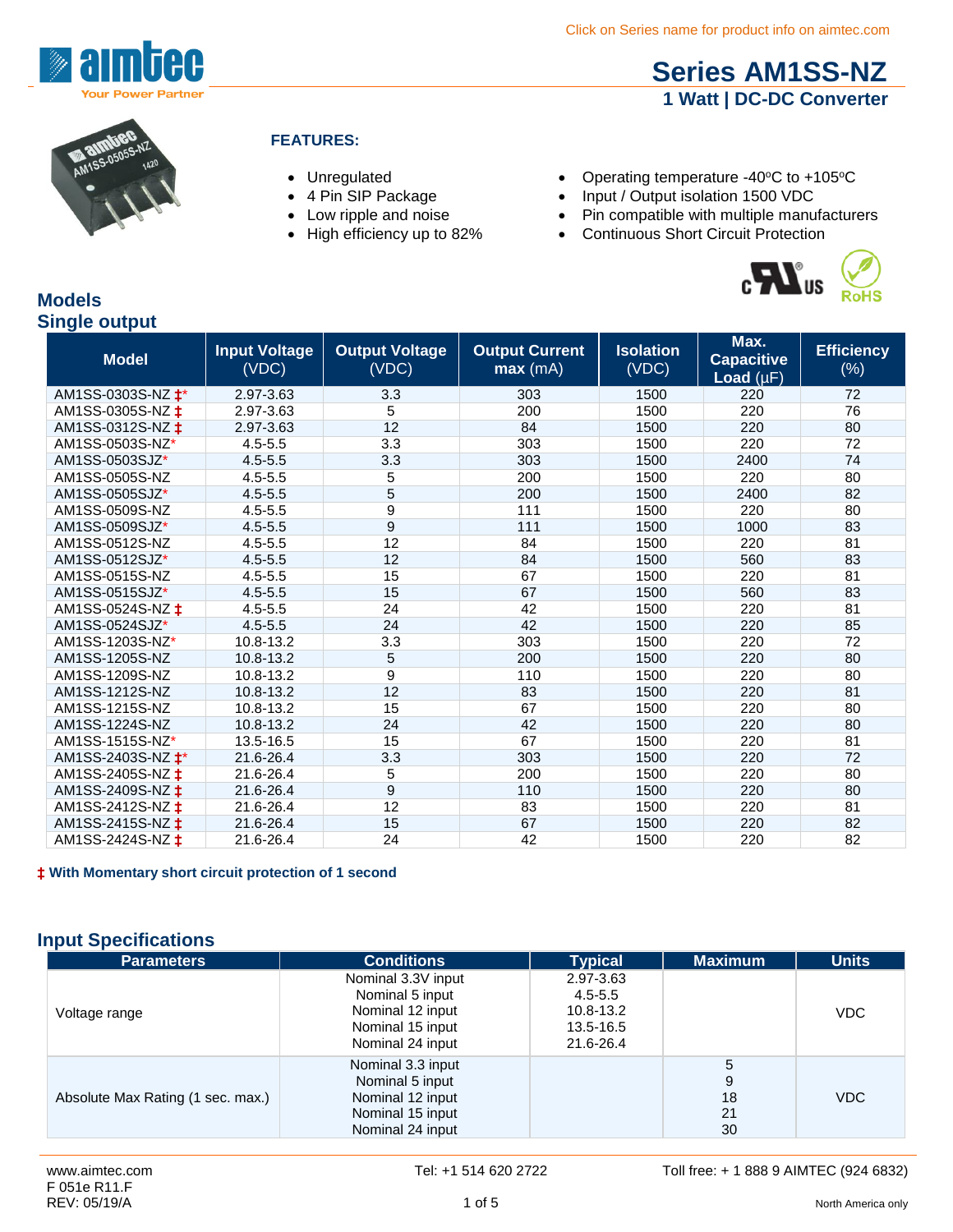

# **[Series AM1SS-NZ](http://www.aimtec.com/am1ss-nz) 1 Watt | DC-DC Converter**

|                                                        | 3.3V output models with suffix NZ    | 30 | 70 |    |  |
|--------------------------------------------------------|--------------------------------------|----|----|----|--|
|                                                        | 5V output models with suffix NZ      | 20 | 60 |    |  |
|                                                        | 12V output models with suffix NZ     | 15 | 50 |    |  |
|                                                        | 15V output models with suffix NZ     | 10 | 35 |    |  |
| Input no load current                                  | 24V output models with suffix NZ     | 17 | 30 | mA |  |
|                                                        | 3.3V/5V output models with suffix JZ | 5  | 10 |    |  |
|                                                        | 9V/12V output models with suffix JZ  | 12 | 20 |    |  |
|                                                        | 15V/24V output models with suffix JZ | 18 | 30 |    |  |
| <b>Reflected Ripple Current</b>                        |                                      | 15 |    | mA |  |
| Filter                                                 | Capacitor                            |    |    |    |  |
| Hot Plug                                               | Unavailable                          |    |    |    |  |
| <u>sia mataisia arabita in monoo aastata arabita a</u> |                                      |    |    |    |  |

Note: Reflected ripple current testing method please see DC-DC Converter Application Notes for specific operation.

### **Isolation Specifications**

| <b>Parameters</b>  | Conditions <b>\</b> | Tvpicall | <b>Rated</b> | <b>Units</b> |
|--------------------|---------------------|----------|--------------|--------------|
| Tested I/O voltage | 60 sec              |          | 1500         | <b>VDC</b>   |
| Resistance         |                     | 1000     |              | <b>MOhm</b>  |
| Capacitance        |                     | 20       |              | рF           |

# **Output Specifications**

| <b>Parameters</b>                                           | <b>Conditions</b>                                                                              |                                                                                                                                                                    | <b>Typical</b>                                     | <b>Maximum</b>                   | <b>Units</b> |
|-------------------------------------------------------------|------------------------------------------------------------------------------------------------|--------------------------------------------------------------------------------------------------------------------------------------------------------------------|----------------------------------------------------|----------------------------------|--------------|
| Voltage accuracy                                            | See tolerance graph                                                                            |                                                                                                                                                                    | ±5                                                 |                                  | %            |
| Short Circuit protection                                    |                                                                                                |                                                                                                                                                                    | Continuous, unless marked with $\ddagger$          |                                  |              |
| Line voltage regulation                                     | For 1.0% Vin, 3.3V Model<br>For 1.0% Vin, Other Model                                          |                                                                                                                                                                    |                                                    | ±1.5<br>±1.2                     | % of Vin     |
| Load voltage regulation                                     | $10 - 100\%$ load for<br>parts with suffix NZ<br>$10 - 100\%$ load for<br>parts with suffix JZ | 3.3V output<br>5V output<br>9V output<br>12V output<br>15V output<br>24V output<br>3.3V output<br>5V output<br>9V output<br>12V output<br>15V output<br>24V output | 18<br>12<br>8<br>6<br>5<br>15<br>10<br>8<br>6<br>5 | 20<br>15<br>10<br>10<br>10<br>10 | %            |
| Temperature coefficient                                     |                                                                                                |                                                                                                                                                                    | ±0.03                                              |                                  | $\%$ /°C     |
| Temperature coefficient<br>(for part number with suffix JZ) |                                                                                                |                                                                                                                                                                    | ±0.02                                              |                                  | $\%$ /°C     |
| Ripple & Noise                                              | At 20 MHz Bandwidth                                                                            |                                                                                                                                                                    | 60                                                 | 150                              | $mV$ p-p     |
| Ripple & Noise<br>(for part number with suffix JZ)          | At 20 MHz Bandwidth                                                                            | <b>Other Model</b><br>24V Model                                                                                                                                    | 30<br>50                                           | 75<br>100                        | mV p-p       |

# **General Specifications**

| <b>Parameters</b>                | <b>Conditions</b>           | <b>Typical</b>  | <b>Maximum</b>  | <b>Units</b> |
|----------------------------------|-----------------------------|-----------------|-----------------|--------------|
| Switching frequency              | 100% load                   | 100-300         |                 | <b>KHz</b>   |
| Switching frequency              | 100% load                   | 270             |                 | <b>KHz</b>   |
| (for part number with suffix JZ) |                             |                 |                 |              |
| Operating temperature            | Derating Above 85°C         | $-40$ to $+105$ |                 | °C           |
| Storage temperature              |                             |                 | $-55$ to $+125$ |              |
| Maximum case temperature         |                             |                 | 125             | °C           |
| Cooling                          | Free air convection         |                 |                 |              |
| Humidity                         | Non condensing              |                 | 95              | %            |
| Soldering Lead Temperature       | 1.5mm from Lead, for 10 Sec |                 | 300             | $^{\circ}C$  |
| Case material                    | Plastic UL94-V0             |                 |                 |              |
| Weight                           |                             | 1.3             |                 | g            |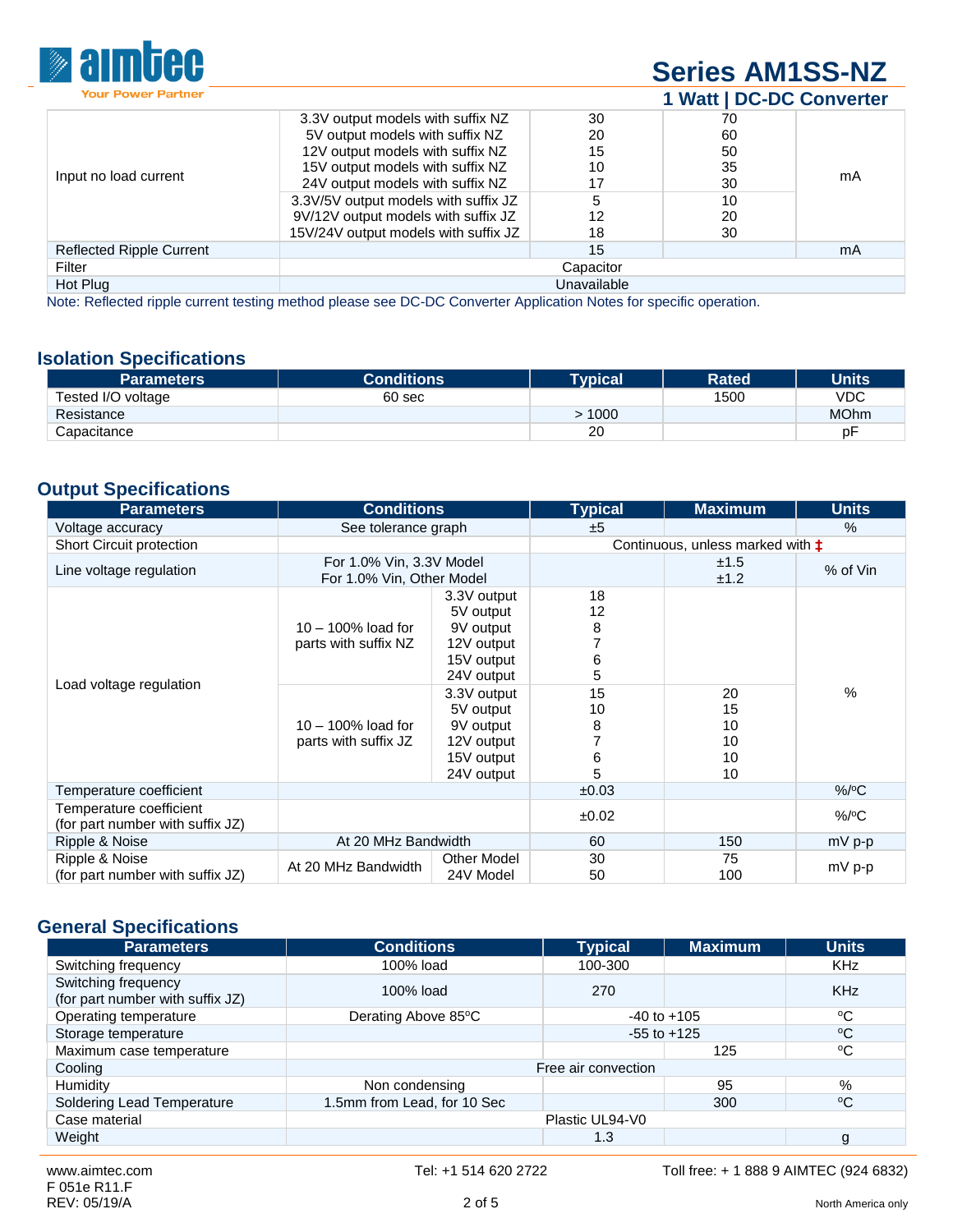

# **[Series AM1SS-NZ](http://www.aimtec.com/am1ss-nz)**

**1 Watt | DC-DC Converter** Dimensions (L x H x W) 0.46 x 0.4x 0.24 inches 11.60 x 10.16 x 6.00 mm MTBF **MTBF** >3500K hrs(MIL-HDBK -217F, Ground Benign, t=+25°C)

NOTE: All specifications in this datasheet are measured at an ambient temperature of 25°C, humidity<75%, nominal input voltage and at rated output load unless otherwise specified.

# **Safety Specifications**

| <b>Parameters</b> |                                  |                                                          |  |  |
|-------------------|----------------------------------|----------------------------------------------------------|--|--|
| Agency approvals  | cULus                            |                                                          |  |  |
|                   | Information technology Equipment | UL 60950-1 (except the models marked with *)             |  |  |
| Standards         |                                  | Design to meet UL 62368 (for part number with suffix JZ) |  |  |

| <u>Pin</u> | <b>Single</b> |
|------------|---------------|
|            | - V Input     |
| 2          | $+V$ Input    |
| з          | -V Output     |
|            | +V Output     |

# **Pin Out Specifications Dimensions for part number with suffix JZ**



# **Typical Application Circuit**

### **Capacitor selection Table**

| Vin                  | C <sub>1</sub> | <b>Single</b><br><b>VDC</b> | C <sub>2</sub> |
|----------------------|----------------|-----------------------------|----------------|
| 3.3                  | 4.7 µF         | 3.3V                        | $10 \mu F$     |
| 5                    | $4.7 \mu F$    | 5V                          | $10\mu F$      |
| 12                   | $2.2\mu F$     | 9V                          | $4.7 \mu F$    |
| 15                   | $2.2 \mu F$    | 12V                         | $2.2 \mu F$    |
| 24                   | $1\mu F$       | 15 V                        | $1\mu F$       |
|                      |                | 24V                         | $0.47 \mu F$   |
| for part number with |                | 9 V                         | $2.2 \mu F$    |
| suffix JZ            |                | 24 V                        | $1\mu F$       |

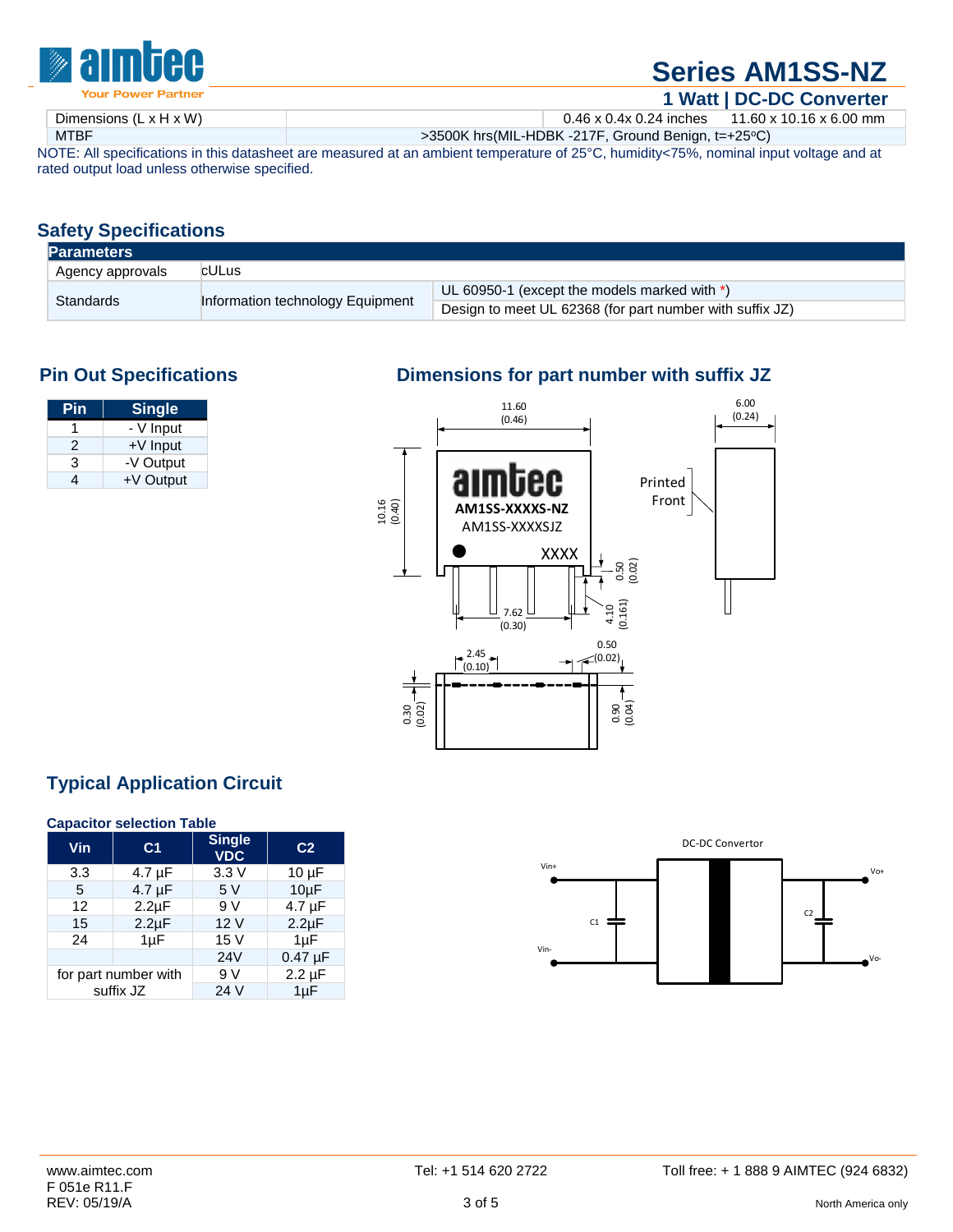

### **Derating**



# **Typical Characteristics**

# **AM1SS-0503SJZ Other Model**



# **Recommended Circuit for EMI Class B**